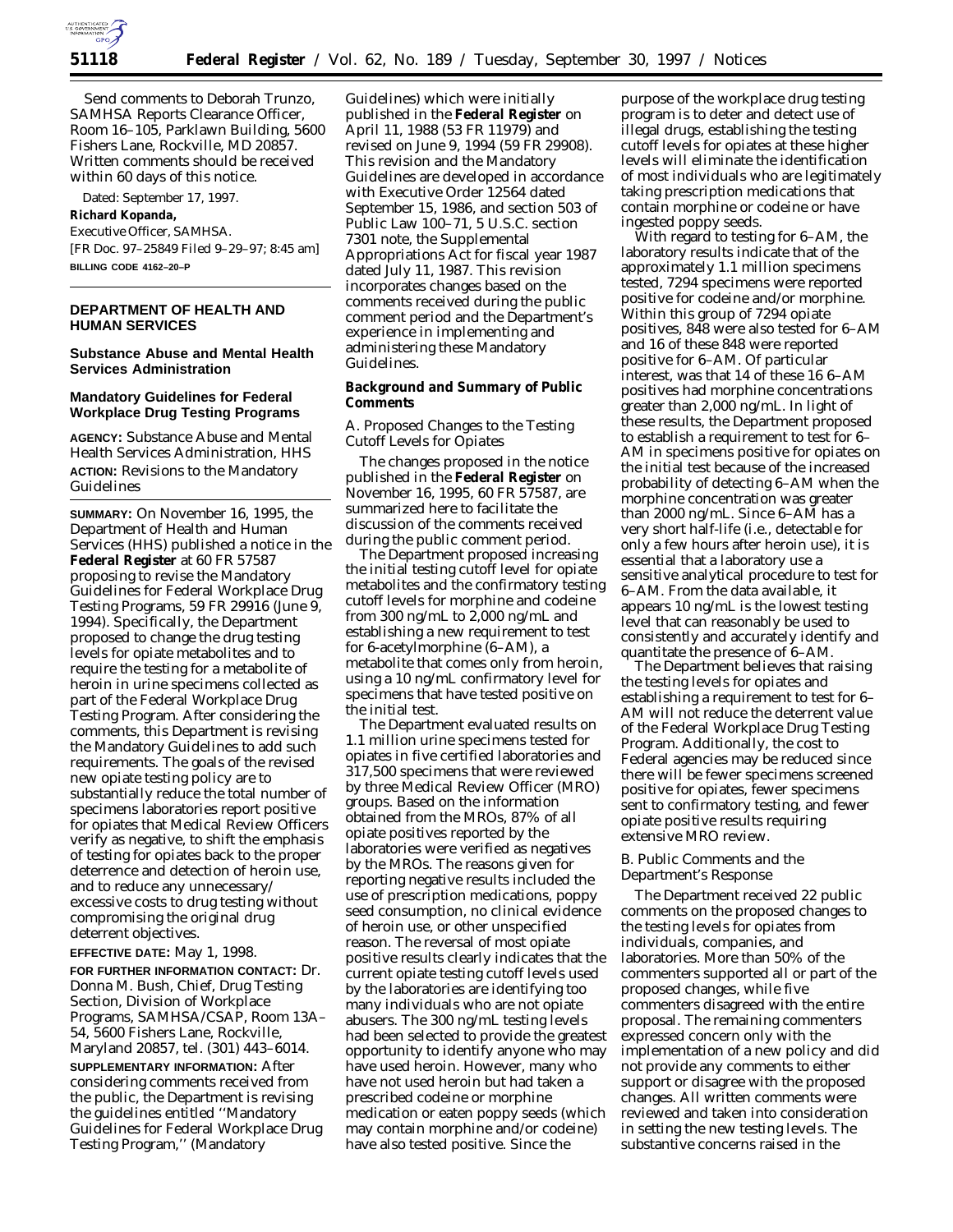public comments and the Department's responses to the comments are discussed below. Similar comments are considered together.

1. Raising the Initial Testing Cutoff Level

More than 50% of the commenters supported raising the initial testing level for opiates as proposed. They agreed that the current initial testing level was unnecessarily identifying a large number of specimens as positive for opiates that were verified negative by the Medical Review Officer (MRO). Five commenters, however, were opposed to raising the initial testing level because it would no longer identify a number of individuals that misuse prescription medications that contain morphine or codeine. The Department recognizes that a very small percentage of individuals who abuse opiates that are currently reported positive using the 300 ng/mL initial test level would no longer be reported positive. However, the Department believes that the benefits from not reporting a large number of positives that are verified as negatives by an MRO outweigh the small risk of not detecting misuse of prescription drugs.

One commenter opposed deleting the footnote that had established an initial testing level of 25 ng/mL for free morphine and suggested a new level be established by applying the same factor that was used for the proposed opiate testing level. The Department disagrees with this comment. Since heroin, codeine, and morphine are excreted as varying concentrations of unchanged drug, glucuronide conjugates, and other metabolites, the Department believes it is more appropriate to use initial test kits that have a cross-reactivity with these metabolites rather than using a test kit that only detects free morphine. Because of this cross-reactivity, the Department believes it is appropriate to continue to list the initial test level as ''opiate metabolites'' rather than as morphine.

One commenter agreed that the initial test level should be raised, but suggested that the Department specify the analyte to be used for the test kit calibrators, that is, either morphine, morphine-3-glucuronide, or codeine. The Department agrees that the specific analyte used to calibrate a test kit has a direct impact on its ability to detect the presence of a drug or metabolite in a urine specimen. Therefore, test kit manufacturers should continue using morphine to prepare the calibrators for the revised opiate test kits as they had been using for the current opiate test kits.

2. Raise the Confirmatory Test Levels for words, a positive codeine without Morphine and Codeine

The majority of the commenters agreed that raising the confirmatory test levels for morphine and codeine was appropriate and that the levels should correspond to the level established for the initial test. However, two commenters suggested that the confirmatory test level for morphine be raised to 4,000 ng/mL to make the test level consistent with that established by the Department of Defense (DoD) for its testing program. The Department does not agree that the two programs must use the same confirmatory testing levels. In light of the information found in the study of 1.1 million specimens noted above, the Department believes that the 2,000 ng/mL is the cutoff level that should be used at this time for agency testing.

3. Establish a Confirmatory Test Level for 6-Acetylmorphine

A majority of the commenters supported establishing a confirmatory test level for 6-acetylmorphine (6-AM); however, there was disagreement that it should be tested for on each specimen that was positive on the initial test. There were suggestions that a laboratory only test for 6-AM when the morphine concentration exceeds 2,000 or 4,000 ng/mL, or when the MRO requests a 6- AM analysis. Several commenters stated that testing for 6-AM on all presumptive positives places an unnecessary burden on the laboratory to conduct a second separate confirmatory test which will increase the cost of testing. In addition, there were suggestions that presumptive positives be tested only for 6-AM since the focus of the opiate testing is to identify heroin use. The Department believes that since the number of presumptive positives going to confirmation testing at a 2,000 ng/mL initial test level will be reduced significantly, there will not be a significant increase in the cost associated with testing for 6-AM. However, we do agree that testing for 6- AM on each presumptive positive may be unnecessary. Based on the pharmacology of heroin metabolism, 6- AM is likely present only when morphine is present in the specimen and its concentration exceeds 2,000 ng/ mL. The concentration of codeine has no bearing on the possible presence of 6-AM. Therefore, the Department agrees with the commenters that 6-AM should only be tested for after a laboratory confirms that the morphine concentration exceeds 2,000 ng/mL rather than testing for 6-AM on each specimen that was positive on the initial test as had been proposed. In other

morphine present or with morphine less than 2,000 ng/mL will not automatically require a test for 6-AM. The final revisions to the Mandatory Guidelines have been changed accordingly.

#### 4. Implementation

Several commenters expressed concern that the new testing levels could not be implemented immediately because the test kit manufacturers will need sufficient time to reformulate their kits and to get them cleared by the Food and Drug Administration (FDA). Additionally, the laboratories will need time to validate new confirmatory test procedures using the new testing levels. The Department agrees that a sufficient time must be allowed for the new levels to be implemented and, therefore, the effective date is 180 days from the date of this publication.

*Information Collection Requirements:* There are no new paperwork requirements subject to the Office of Management and Budget approval under the Paperwork Reduction Act of 1980.

Dated: April 18, 1997.

# **Nelba Chavez,**

*Administrator, Substance Abuse and Mental Health Services Administration.*

Dated: June 11, 1997.

**Donna E. Shalala,**

*Secretary.*

The following amendments are made to the Mandatory Guidelines for Federal Workplace Drug Testing Programs published on June 9, 1994 (59 FR 29916):

#### **Subpart B**

1. Section 2.4(e)(1), the initial test level for opiate metabolites appearing in the table, is amended by changing the value of ''300'' to ''2,000'' and deleting the footnote that had specified a 25 ng/ mL testing level if the immunoassay test was specific for free morphine.

2. Section  $2.4(f)(1)$ , the confirmatory test level for morphine appearing in the table, is amended by changing the value of ''300'' to ''2,000.''

3. Section 2.4(f)(1), the confirmatory test level for codeine appearing in the table, is amended by changing the value of "300" to "2,000.

4. Section  $2.4(f)(1)$ , the table of confirmatory test levels, is amended by adding a new line under opiates to read as follows:

6-Acetylmorphine 4 10 ng/mL 5. Section  $2.4(f)(1)$ , the table of confirmatory test levels, is amended by

<sup>4</sup>Test for 6-AM when the morphine concentration exceeds 2,000 ng/mL.